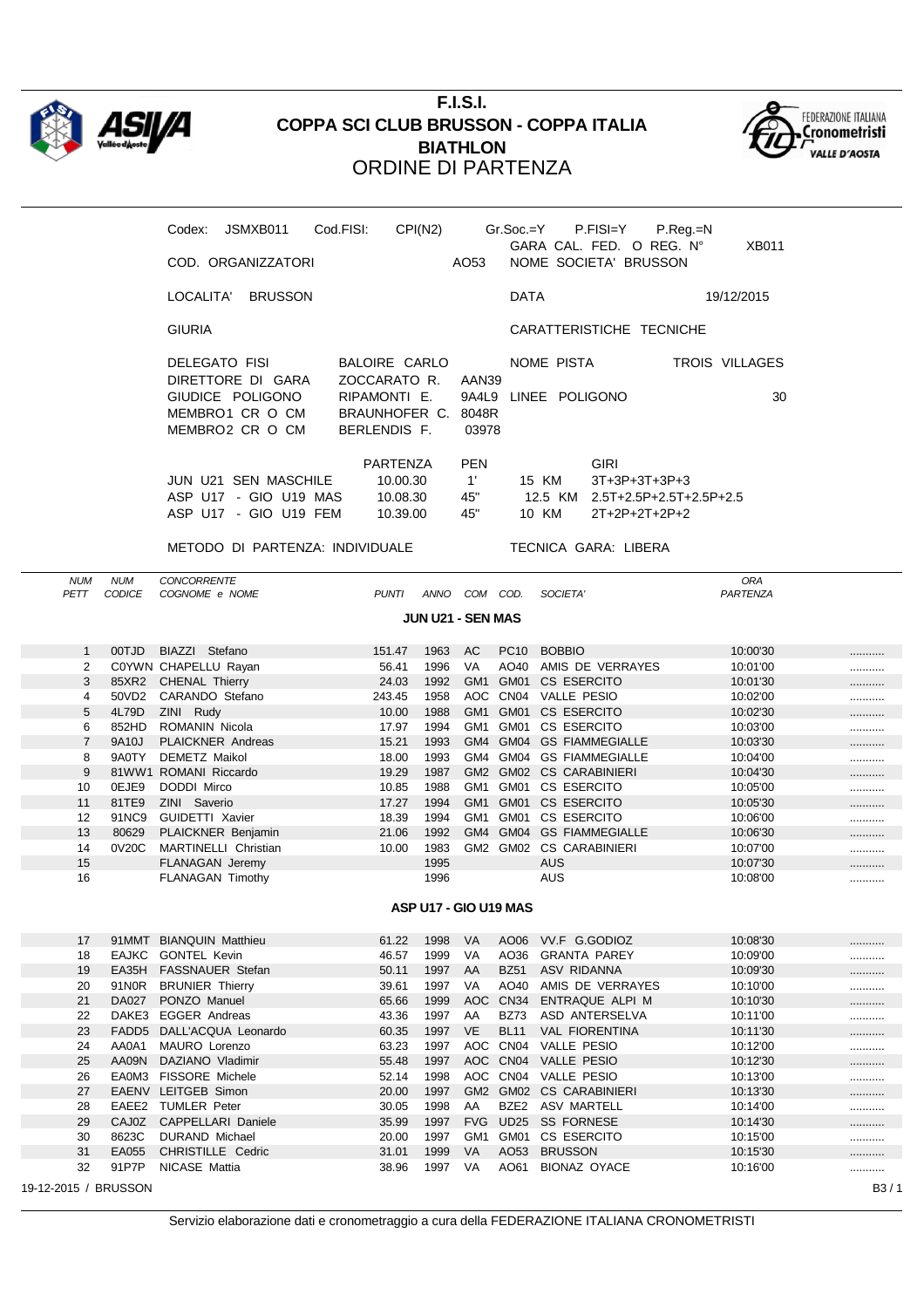| <b>NUM</b>            | <b>NUM</b>    | <b>CONCORRENTE</b>          |              |      |                 |                  |                       | <b>ORA</b> |                   |
|-----------------------|---------------|-----------------------------|--------------|------|-----------------|------------------|-----------------------|------------|-------------------|
| PETT                  | <b>CODICE</b> | COGNOME e NOME              | <b>PUNTI</b> | ANNO | COM             | COD.             | SOCIETA'              | PARTENZA   |                   |
| 33                    | <b>CAJXX</b>  | <b>GUIDETTI Emile</b>       | 38.28        | 1997 | VA              | AO36             | <b>GRANTA PAREY</b>   | 10:16'30   |                   |
| 34                    | <b>FA8Z1</b>  | <b>MANCIN MAJONI Davide</b> | 39.35        | 1997 | <b>VE</b>       | <b>BL76</b>      | US VAL PADOLA         | 10:17'00   |                   |
| 35                    | EA35R         | <b>BRAUNHOFER Patrick</b>   | 30.00        | 1998 | GM <sub>2</sub> | GM02             | <b>CS CARABINIERI</b> | 10:17'30   |                   |
| 36                    | FA956         | KUPPELWIESER Jan            | 24.80        | 1997 | GM <sub>1</sub> | GM01             | CS ESERCITO           | 10:18'00   |                   |
| 37                    |               | HA1YK LARCH Niko            | 82.40        | 1998 | AA              | <b>BZ51</b>      | ASV RIDANNA           | 10:18'30   |                   |
| 38                    | DAAF7         | COLA Fabio                  | 82.74        | 1998 | AC              | SO <sub>29</sub> | ALTA VALTELLINA       | 10:19'00   |                   |
| 39                    | FA08L         | ZINGERLE Georg              | 83.74        | 1998 | AA              | <b>BZ73</b>      | ASD ANTERSELVA        | 10:19'30   |                   |
| 40                    | FAEFD         | KUPPELWIESER Hannes         | 67.97        | 1999 | AA              | BZE <sub>2</sub> | <b>ASV MARTELL</b>    | 10:20'00   |                   |
| 41                    | EA2TK         | <b>PUNTEL Samuele</b>       | 78.48        | 2000 | <b>FVG</b>      | UD03             | ASD CAMOSCI           | 10:20'30   |                   |
| 42                    | FA2ZP         | <b>HERIN Dominique</b>      | 71.94        | 1997 | VA              | AO31             | <b>SARRE</b>          | 10:21'00   |                   |
| 43                    |               | HADWC ENNEMOSER Lukas       | 73.31        | 1999 | AA              | <b>BZ72</b>      | <b>ASC PASSEIER</b>   | 10:21'30   |                   |
| 44                    |               | EAM5N VOLGGER Jonas         | 70.04        | 1999 | AA              | <b>BZ51</b>      | ASV RIDANNA           | 10:22'00   |                   |
| 45                    |               | LA7RW STIEGER Jonas         | 66.61        | 1997 | AA              | BZE <sub>2</sub> | <b>ASV MARTELL</b>    | 10:22'30   |                   |
| 46                    | LA291         | <b>WIEDENHOFER Lukas</b>    | 69.62        | 1999 | AA              | BZF9             | <b>GARDENA RAIFF.</b> | 10:23'00   |                   |
| 47                    |               | HAMJ4 GIACOMEL Tommaso      | 91.33        | 2000 | <b>TN</b>       | <b>TN30</b>      | US PRIMIERO ASD       | 10:23'30   |                   |
| 48                    |               | M09W4 MARX Felix            | 91.76        | 2000 | AA              | BZE <sub>2</sub> | <b>ASV MARTELL</b>    | 10:24'00   |                   |
| 49                    |               | CA1WJ COMERRO Emanuele      | 92.67        | 1997 | <b>VA</b>       | AO01             | <b>CHAMPORCHER</b>    | 10:24'30   |                   |
| 50                    | EA05J         | LEONESIO lacopo             | 93.59        | 2000 | VA              | AO53             | <b>BRUSSON</b>        | 10:25'00   |                   |
| 51                    |               | FACPT SCAIOLA Xavier        | 94.91        | 1999 | <b>AOC</b>      | <b>CN34</b>      | ENTRAQUE ALPI M       | 10:25'30   |                   |
| 52                    |               | EA0HW BIONAZ Didier         | 97.50        | 2000 | VA              | AO61             | <b>BIONAZ OYACE</b>   | 10:26'00   |                   |
| 53                    |               | HA26C ZINGERLE David        | 97.55        | 2000 | AA              | <b>BZ73</b>      | ASD ANTERSELVA        | 10:26'30   |                   |
| 54                    | HA4FD         | GIRAUDO Nicolo              | 102.42       | 2000 | AOC             | <b>CN26</b>      | <b>BUSCA</b>          | 10:27'00   |                   |
| 55                    |               | DAE2M BARAILLER Etienne     | 102.56       | 1998 | <b>VA</b>       | AO61             | <b>BIONAZ OYACE</b>   | 10:27'30   |                   |
| 56                    |               | DA1CA FAUNER Daniele        | 103.43       | 1999 | GM <sub>2</sub> | GM02             | <b>CS CARABINIERI</b> | 10:28'00   |                   |
| 57                    | <b>HA269</b>  | <b>PLAICKNER</b> Josef      | 107.35       | 2000 | AA              | <b>BZ73</b>      | ASD ANTERSELVA        | 10:28'30   |                   |
| 58                    | HAHAL         | OSTA Andrea Francesco       | 113.88       | 2000 | VE              | <b>BL76</b>      | US VAL PADOLA         | 10:29'00   |                   |
| 59                    | HA2XV         | <b>BREITENBERGER Hannes</b> | 131.14       | 2000 | AA              | BZF9             | <b>GARDENA RAIFF.</b> | 10:29'30   |                   |
| 60                    | LA765         | CUSINI Thomas               | 139.04       | 2000 | AC              | SO <sub>51</sub> | SPORTINGLIVIGNO       | 10:30'00   |                   |
| 61                    | 91P27         | <b>MUSCARA' Denis</b>       | 148.10       | 2001 | VA              | AO53             | <b>BRUSSON</b>        | 10:30'30   |                   |
| 62                    | <b>EAJNP</b>  | LETEY Alain                 | 149.54       | 2000 | VA              | AO61             | <b>BIONAZ OYACE</b>   | 10:31'00   | <br>              |
| 63                    | HA316         | DE MARCO Simone             | 150.25       | 2001 | <b>VA</b>       | AO06             | VV.F G.GODIOZ         | 10:31'30   |                   |
| 64                    | HA92F         | <b>MOLINARI Michele</b>     | 154.09       | 2000 | AC              | SO <sub>29</sub> | ALTA VALTELLINA       | 10:32'00   |                   |
| 65                    | EAD9F         | <b>COMMUNOD Mattia</b>      | 154.20       | 2000 | <b>VA</b>       | AO06             | VV.F G.GODIOZ         | 10:32'30   |                   |
| 66                    | HA46V         | SCIARPA Lorenzo             | 159.53       | 1998 | VA              | AO31             | <b>SARRE</b>          | 10:33'00   |                   |
| 67                    | EA1J4         | CANCLINI Dante              | 164.49       | 2000 | <b>AC</b>       | SO <sub>29</sub> | ALTA VALTELLINA       | 10:33'30   |                   |
|                       | HA7V8         |                             | 169.62       | 2000 | AC              | SO <sub>29</sub> | ALTA VALTELLINA       | 10:34'00   |                   |
| 68<br>69              |               | MAIOLANI Filippo            |              | 1999 | <b>VE</b>       | <b>VI22</b>      |                       |            |                   |
| 70                    | <b>DAAPP</b>  | MOSELE Federico             | 207.00       |      | VA              | AO06             | US ASIAGO SCI         | 10:34'30   |                   |
|                       | FA992         | <b>BIANQUIN Jerome</b>      | 219.82       | 2001 | AC              |                  | VV.F G.GODIOZ         | 10:35'00   |                   |
| 71                    | FA9EY         | COLA Riccardo               |              | 2000 |                 | SO <sub>29</sub> | ALTA VALTELLINA       | 10:35'30   |                   |
| 72                    |               | <b>JONES Louis</b>          |              | 2000 |                 |                  | ZNL                   | 10:36'00   |                   |
| 73                    |               | MAHON Jethro                |              | 1999 |                 |                  | <b>AUS</b>            | 10:36'30   |                   |
| 74                    |               | <b>JACOBS Henry</b>         |              | 1998 |                 |                  | AUS                   | 10:37'00   |                   |
| 75                    | FA379         | PETITJACQUES Joel           |              | 2000 | <b>VA</b>       | AO61             | <b>BIONAZ OYACE</b>   | 10:37'30   |                   |
| ASP U17 - GIO U19 FEM |               |                             |              |      |                 |                  |                       |            |                   |
|                       |               |                             |              |      |                 |                  |                       |            |                   |
| 76                    |               | AA09K ANSALDI Annalisa      | 62.36        | 1998 |                 |                  | AOC CN04 VALLE PESIO  | 10:38'00   |                   |
| 77                    | DA4RJ         | VIGNA Martina               | 61.58        | 1999 |                 | AOC CN34         | ENTRAQUE ALPI M       | 10:38'30   |                   |
| 78                    | 85XTN         | NORO Aline                  | 61.16        | 1997 | VA              | AO01             | <b>CHAMPORCHER</b>    | 10:39'00   |                   |
| 79                    | D0041         | <b>BORETTAZ Irene</b>       | 64.39        | 1999 | VA              | AO01             | <b>CHAMPORCHER</b>    | 10:39'30   |                   |
| 80                    | LA2V0         | VIVIANI Francesca           | 41.74        | 1999 | AC              | SO <sub>29</sub> | ALTA VALTELLINA       | 10:40'00   |                   |
| 81                    | EA2TH         | QUINZ Luana                 | 64.63        | 1998 | <b>FVG</b>      | UD03             | ASD CAMOSCI           | 10:40'30   |                   |
| 82                    |               | EAENY ZINGERLE Lena         | 52.54        | 1997 | AA              | <b>BZ73</b>      | ASD ANTERSELVA        | 10:41'00   |                   |
| 83                    |               | DA1CC SARTOR Marianna       | 62.32        | 1999 | <b>FVG</b>      | UD <sub>03</sub> | ASD CAMOSCI           | 10:41'30   |                   |
| 84                    |               | EAHA5 ZAPPA Martina         | 58.76        | 2000 | VA              | AO36             | <b>GRANTA PAREY</b>   | 10:42'00   |                   |
| 85                    | LAODL         | STEINKASSERER Simone        | 59.29        | 1998 | AA              | <b>BZ73</b>      | ASD ANTERSELVA        | 10:42'30   |                   |
| 86                    | EA3AT         | <b>BOETTI</b> Laura         | 30.93        | 1998 | AOC             | CN <sub>04</sub> | <b>VALLE PESIO</b>    | 10:43'00   |                   |
| 87                    | LA28Y         | LARDSCHNEIDER Irene         | 40.22        | 1998 | GM4             |                  | GM04 GS FIAMMEGIALLE  | 10:43'30   |                   |
| 88                    | DA6XM         | <b>BORMOLINI Camilla</b>    | 35.72        | 1997 | AC              | SO <sub>51</sub> | SPORTINGLIVIGNO       | 10:44'00   |                   |
| 89                    | AA0A0         | SALVAGNO Michela            | 37.80        | 1997 | AOC             | CN <sub>04</sub> | VALLE PESIO           | 10:44'30   |                   |
| 90                    | CA700         | DEI CAS Francesca           | 41.39        | 1997 | AC              | SO <sub>29</sub> | ALTA VALTELLINA       | 10:45'00   |                   |
| 91                    | LA292         | <b>WIEDENHOFER Nathalie</b> | 29.04        | 1997 | AA              | BZF9             | GARDENA RAIFF.        | 10:45'30   |                   |
| 92                    | CA4TD         | RATSCHILLER Lisa            | 30.29        | 1997 | AA              | BZE <sub>2</sub> | <b>ASV MARTELL</b>    | 10:46'00   |                   |
| 93                    |               | CAHML CARRARA Michela       | 25.00        | 1997 | GM <sub>1</sub> | GM01             | CS ESERCITO           | 10:46'30   |                   |
| 94                    | D003X         | COMOLA Samuela              | 30.00        | 1998 | GM4             |                  | GM04 GS FIAMMEGIALLE  | 10:47'00   |                   |
| 95                    | A0V53         | <b>FAUNER Eleonora</b>      | 30.91        | 1997 | GM2             |                  | GM02 CS CARABINIERI   | 10:47'30   |                   |
| 96                    | EA2TV         | CESCO FABBRO Sara           | 109.91       | 2000 | <b>FVG</b>      | UD03             | ASD CAMOSCI           | 10:48'00   |                   |
| 97                    | <b>FA0CN</b>  | HELLWEGER Annalena          | 73.52        | 1997 | AA              | BZ73             | ASD ANTERSELVA        | 10:48'30   |                   |
| 98                    | EA056         | FOSSON Ambra                | 94.47        | 2000 | VA              | AO53             | <b>BRUSSON</b>        | 10:49'00   | <br>              |
|                       |               |                             |              |      |                 |                  |                       |            |                   |
| 19-12-2015 / BRUSSON  |               |                             |              |      |                 |                  |                       |            | B <sub>3</sub> /2 |